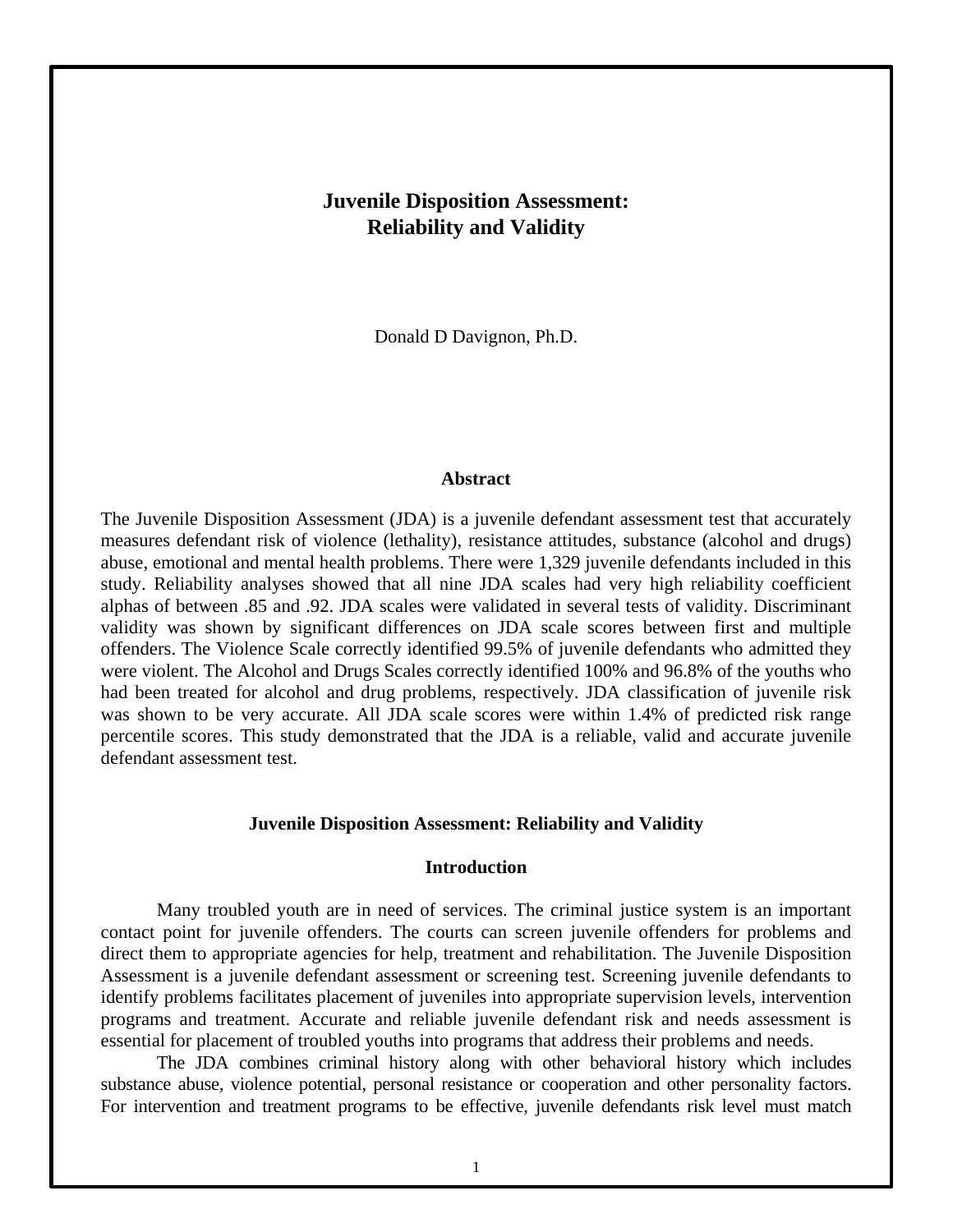service programs intensity level. That is, high risk juveniles placed in high risk programs and low risk juveniles placed in low risk programs. Research has found that placing low risk defendants in programs designed for high risk defendants can be harmful to them (Andrews, D., Bonta, J.& Hoge, R. Classification for effective rehabilitation: Rediscovering Psychology. Criminal Justice and Behavior, 1990, 17, 19-52.). The JDA was designed specifically for the purpose of aiding decisions regarding juvenile defendant placement and rehabilitation.

The Juvenile Disposition Assessment (JDA) is a multidimensional test that was developed to meet the needs of juvenile defendant screening and assessment. JDA scales measure violence (lethality) tendencies (Violence Scale), alcohol and drug abuse severity (Alcohol & Drugs Scales), resistance (Resistance Scale), suicide ideation (Suicide scale) and emotional or mental health problems (Distress, Self-esteem and Stress Coping Abilities Scales). In addition, the Truthfulness Scale measures juvenile truthfulness while completing the test. Juveniles who deny or minimize their problems are detected by the Truthfulness Scale. Truthfulness Scale scores are used to truthcorrect other scale scores. A test that is multidimensional lends itself to recidivism prediction. The present study investigated the reliability, validity and accuracy of the Juvenile Disposition Assessment.

Personality, attitude and behavioral factors, often referred to as "dynamic variables," are capable of change and are amenable to intervention and treatment. Positively changing juvenile defendants' personality, attitudes and behavior can lead to behavioral change, which in turn can lead to reductions in recidivism. Identification of problem prone defendants is the first step in directing juveniles to appropriate programs aimed at helping them to positively change their behavior.

For ease in interpreting defendant risk, the JDA scoring methodology classifies juvenile scale scores into one of four risk ranges: low risk (zero to  $39<sup>th</sup>$  percentile), medium risk (40 to  $69<sup>th</sup>$ percentile), problem risk (70 to  $89<sup>th</sup>$  percentile), and severe problem risk (90 to 100<sup>th</sup> percentile). By definition the expected percentages of juveniles scoring in each risk range (for each scale) is: low risk (39%), medium risk (30%), problem risk (20%), and severe problem risk (11%). Youths who score at or above the 70<sup>th</sup> percentile are identified as having problems. Juveniles' scale scores at or above the 90<sup>th</sup> percentile identify severe problems. The accuracy of the JDA in terms of risk range percentages was examined in this study.

This study sought to validate the JDA in a sample of juvenile defendants who were tested at court referral programs. Two methods for validating the JDA were used in this study. The first method (discriminant validity) compared first and multiple offenders' scale scores. Multiple offenders were offenders with two or more arrests and first offenders had one or no arrest. It was hypothesized that statistically significant differences between multiple and first offenders would exist and JDA scales would differentiate between first and multiple offenders. Multiple offenders would be expected to score higher on JDA scales because having a second arrest is indicative of serious problems.

The second validation method (predictive validity) examined the accuracy at which the JDA identified "problem juveniles," i.e., violent prone juvenile defendants, problem drinkers and problem drug abusers. Tests that measure severity of problems should be able to predict if juveniles have problems by the magnitude (severity) of their scores. Accurate tests differentiate between problem and non-problem youths. An inaccurate test, for example, may too often call non-problem drinkers problem drinkers or vice versa. Responses to test items obtained from the juveniles' served as criterion measures.

Having been in alcohol treatment identifies juveniles as having an alcohol problem. It is acknowledged that there are some juveniles who have an alcohol problem but have not been in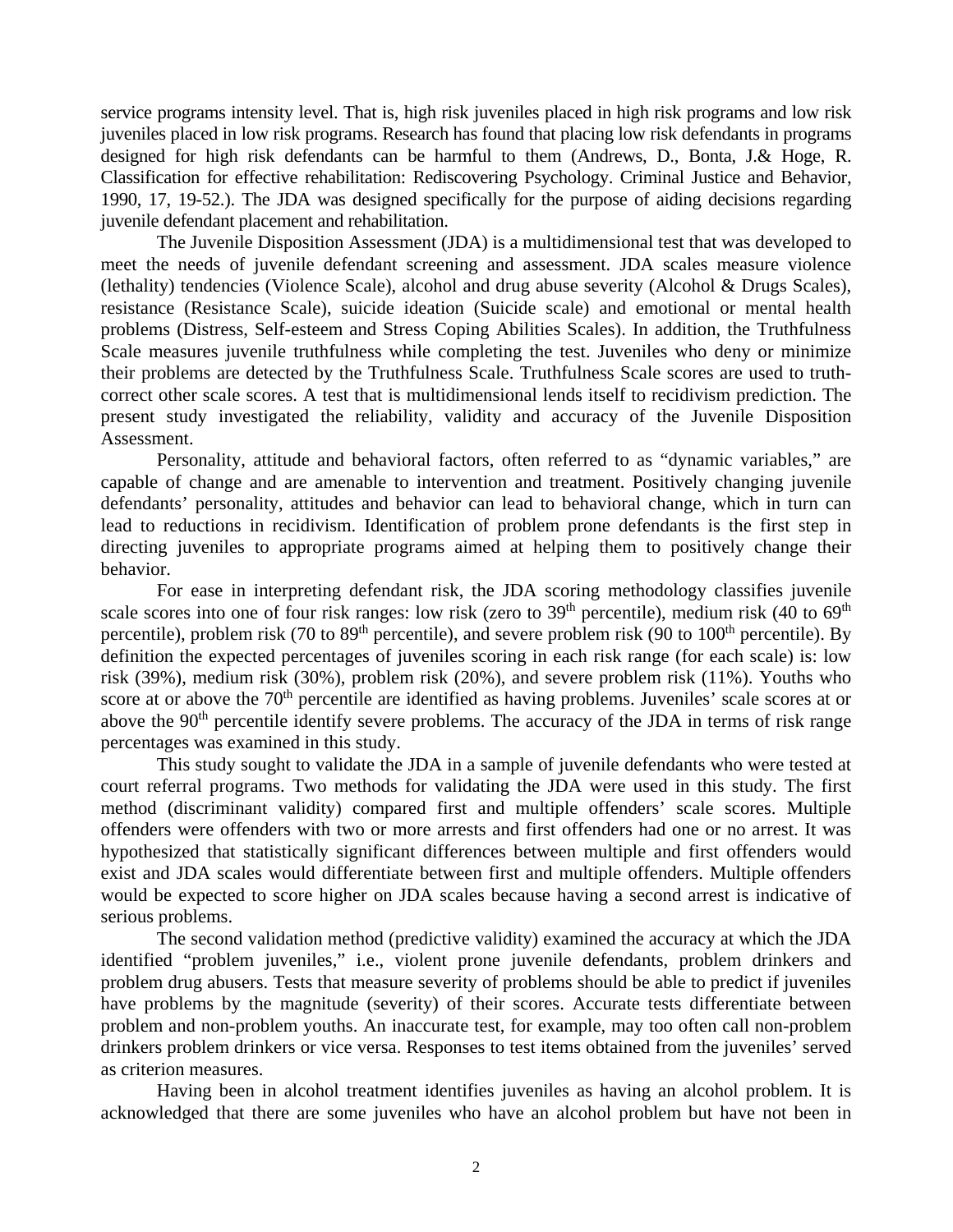treatment. Nevertheless, youths who have been in alcohol treatment would be expected to score in the Alcohol Scale's problem range. Similarly, having been in drug treatment identifies youths who have drug problems. In regards to violence, juveniles' direct admissions of problems were used as the criteria.

For the predictive validity analyses participants were separated into two groups, those who had treatment or admitted problems (problem group) and those who did not have treatment or did not admit to problems (no problem group). Then, respondent scores on the relevant JDA scales were compared. It was predicted that problem group youths would score in the problem risk range  $(70<sup>th</sup>$  percentile and above) on the relevant JDA scales. Non-problem was defined in terms of low risk scores (39th percentile and below). The percentage of problem group youths who scored in the 70th percentile range and above is a measure of how accurate JDA scales are. High percentages (above 90%) of problem group youths who had problem risk scores would indicate the scales are accurate. Conversely, the percentages of problem group juveniles who score in the low range are predicted to be very low (less than 10%). Because criterion measures were gotten from the JDA database, a lack of suitable criterion measures prevented carrying out predictive validity analyses on the other JDA scales. The test items used in these analyses were, "I have been in alcohol treatment for my drinking problem." "I have been in counseling or treatment for my drug use." "I am a violent person."

### **Method**

#### Subjects

There were 1,329 juvenile defendants tested with the JDA. There were 927 males (69.8%) and 402 females (30.2%). The ages of the participants were follows:  $12 \&$  under (2.5%);  $13$  (8.2%);  $14$ (16.1%); 15 (27.7%); 16 (31.5%); 17 (12.3%) and 18 & over (1.7%). The demographic composition of participants was as follows. Race/Ethnicity: Caucasian (48.9%); Black (40.3%), Hispanic (8.0%) and Other (2.8%). Education: Sixth grade or less (6.8%);  $7<sup>th</sup>$  grade (11.3%); 8<sup>th</sup> grade (28.5%); 9<sup>th</sup> grade (30.9%);  $10^{th}$  grade (16.0%);  $11^{th}$  grade (5.7%); High school graduate/GED (0.5%) and Some college  $(0.2\%)$ .

Over 58 percent of the participants were arrested two or more times. Over 13 percent of the juveniles had six or more arrests. Over 80 percent of the juveniles had been on probation one or more times. Over 13 percent of the participants had two or more alcohol arrests and 24.6 percent had two or more drug arrests. Over 15 percent of the juveniles had their first arrest before the age of 13 and over 15 percent were arrested by the age of 16.

#### Procedure

Participants completed the JDA as part of defendant screening and assessment in court referral settings. The JDA contains nine measures or scales. These scales are briefly described as follows. The Truthfulness Scale measures the truthfulness, denial and problem minimization of the respondent while taking the JDA. The Suicide Scale identifies suicide prone individuals. Some youth are emotionally overwhelmed, desperate and dangerous to themselves. The Resistance Scale measures defensiveness, cooperation or resistance to help. The Self-Esteem Scale reflects a person's explicit valuing and appraisal of self. It incorporates an attitude of acceptance-approval versus rejection-disapproval. The Violence Scale measures the use of force to injure, damage or destroy. This scale measures the youth's danger to self and others. The Alcohol Scale measures severity of alcohol use or abuse. The Drugs Scale measures severity of drug use or abuse. The Distress Scale measures experienced pain, worry,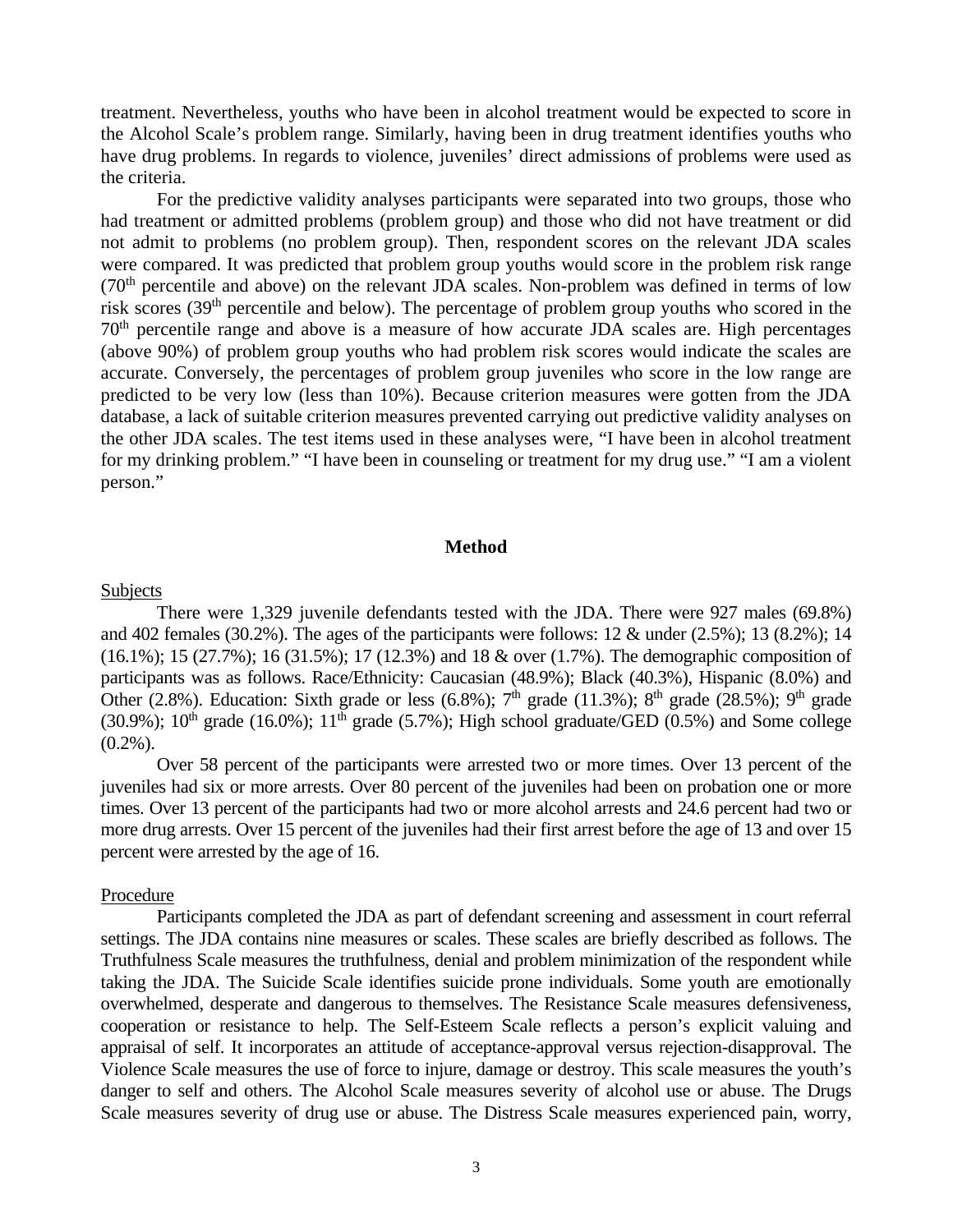sorrow and grief. Distress can involve both mental and physical strain. The Stress Coping Abilities Scale measures ability to cope with stress. A score at the  $90<sup>th</sup>$  percentile or higher on this scale identifies established emotional and mental health problems.

# **Results and Discussion**

The inter-item reliability coefficient alphas for the nine JDA scales are presented in Table 1. All scales were highly reliable. Reliability coefficient alphas for all JDA scales were at or above 0.85. These results demonstrate that the JDA is a very reliable juvenile defendant assessment test.

| <b>JDA SCALES</b>              | <b>Coefficient Alphas</b> | <b>Significance Level</b> |  |  |
|--------------------------------|---------------------------|---------------------------|--|--|
| <b>Truthfulness Scale</b>      | .87                       | p<.001                    |  |  |
| Suicide Scale                  | .87                       | p<.001                    |  |  |
| <b>Resistance Scale</b>        | .85                       | p<.001                    |  |  |
| Self-esteem Scale              | .90                       | p<.001                    |  |  |
| Violence (Lethality) Scale     | .91                       | p<.001                    |  |  |
| Alcohol Scale                  | .92                       | p<.001                    |  |  |
| Drugs Scale                    | .91                       | p<.001                    |  |  |
| Distress Scale                 | .91                       | p<.001                    |  |  |
| <b>Stress Coping Abilities</b> | .92                       | p<.001                    |  |  |

## **Table 1. Reliability of the Juvenile Disposition Assessment (N=1,329)**

Discriminant validity results are presented in Table 2. In these analyses the answer sheet item "Total number of times arrested" was used to define first offenders (one or no arrest) and multiple offenders (2 or more arrests). T-test comparisons were used to study the statistical significance between the offender groups. There were 556 first offenders and 773 multiple offenders. The Alcohol and Drugs Scales were again analyzed using alcohol and drug arrests. "Number of alcohol arrests" was used for the Alcohol Scale, which had 1,282 first offenders and 47 multiple offenders (2 or more arrests). " Number of drug arrests" was used for the Drug Scale, which had 1,234 first offenders and 95 multiple offenders (2 or more arrests).

### **Table 2. Comparisons between first offenders and multiple offenders (N=1,329).**

| <b>JDA</b><br><b>Scale</b>     | <b>First Offenders</b><br><b>Mean</b> | <b>Multiple Offenders</b><br><b>Mean</b> | <b>T-value</b> | <b>Level of</b><br>significance |
|--------------------------------|---------------------------------------|------------------------------------------|----------------|---------------------------------|
| <b>Truthfulness Scale</b>      | 9.14                                  | 9.80                                     | $t = 2.00$     | p<.05                           |
| Suicide Scale                  | 21.40                                 | 24.99                                    | $t = 1.63$     | n.s.                            |
| Resistance Scale               | 14.23                                 | 19.44                                    | $t = 11.38$    | p<.001                          |
| Self-Esteem Scale              | 19.19                                 | 19.33                                    | $t = 0.13$     | n.s.                            |
| Violence Scale                 | 12.27                                 | 21.38                                    | $t = 17.01$    | p<.001                          |
| Alcohol Scale*                 | 4.13                                  | 16.62                                    | $t = 11.97$    | p<.001                          |
| Drugs Scale*                   | 9.02                                  | 22.96                                    | $t = 13.41$    | p<.001                          |
| Distress Scale                 | 16.78                                 | 24.48                                    | $t = 10.86$    | p<.001                          |
| <b>Stress Coping Abilities</b> | 94.97                                 | 84.21                                    | $t = 4.91$     | p<.001                          |

\*Note: Offender status defined by alcohol and drug arrests. The Self-Esteem and Stress Coping Abilities Scales is reversed in that higher scores are associated with higher self-esteem and better stress coping skills.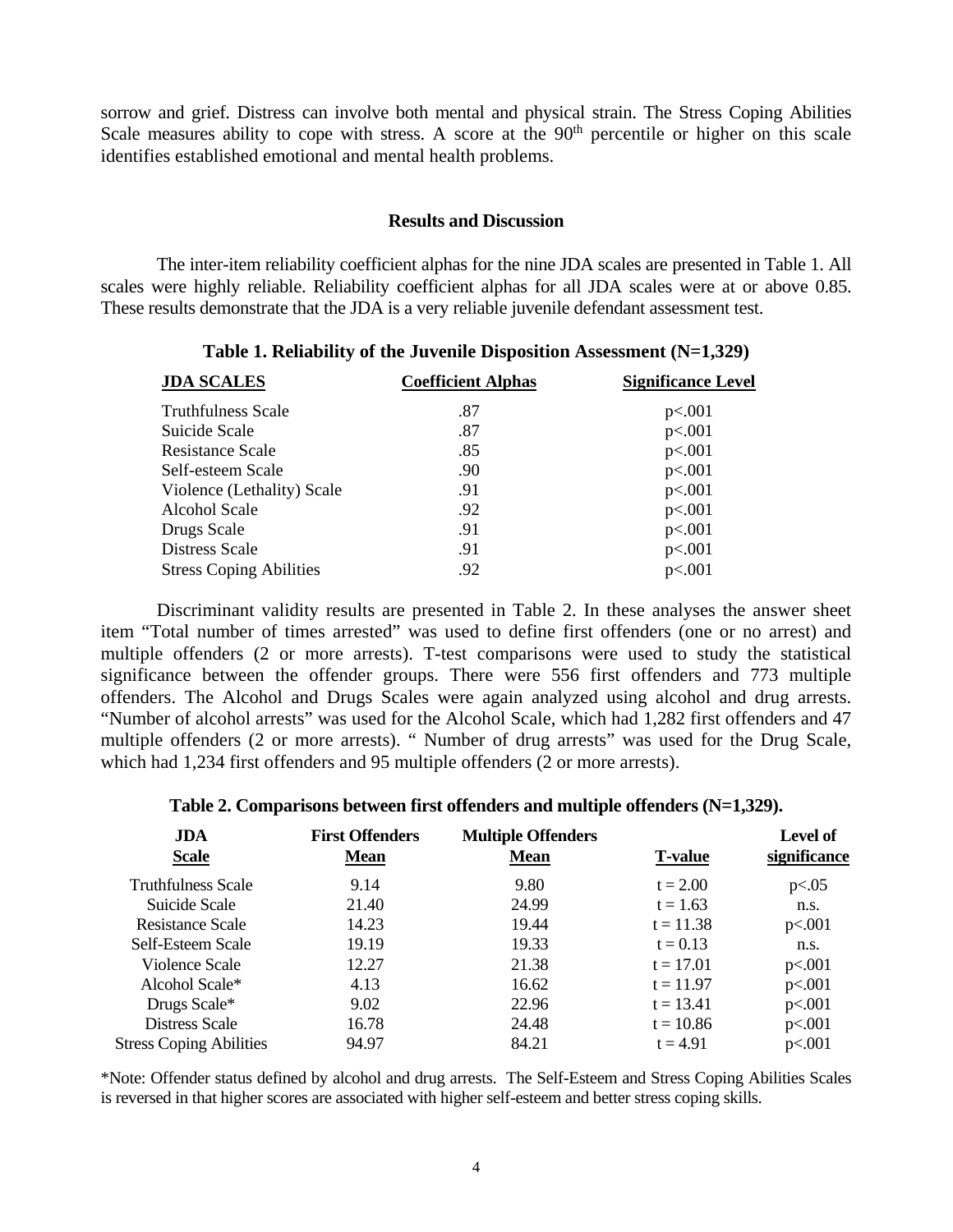Table 2 shows that mean (average) scale scores of first offenders were significantly lower than scores for multiple offenders on all JDA scales with the exception of the Truthfulness, Suicide and Self-Esteem Scales. As expected, multiple offenders scored significantly higher than did first offenders. Truthfulness Scale results indicate that first offenders tried to minimize their problems or fake good when tested more than did multiple offenders. First offenders may have tried to lessen their situation by faking good. Suicide and Self-Esteem Scales indicated that there was no significance difference between first and multiple offenders. JDA severity measurement scales differentiated between first offenders and multiple offenders. These results support the validity of the JDA.

Multiple offenders scored significantly higher on the Stress Coping Abilities Scale than did first offenders. Juveniles who have multiple arrests demonstrate emotional problems beyond the expected problem-prone behaviors. Juvenile defendants' emotional and personality problems must be addressed if these defendants are to be helped. Changing juvenile problem-prone behavior entails resolving emotional and personality problems.

Correlation coefficients between defendants' criminal history and their JDA scale scores are presented in Table 3. Statistically significant correlation coefficients between JDA scales and criminal history variables also validate JDA scale scores. JDA scales that measure problem-prone behavior were expected to be correlated with variables that indicate juvenile problems, such as the number of times they have been arrested, their age at first arrest and probation records. For example, it is expected that the Alcohol Scale correlates with number of alcohol-related arrests and the Drugs Scale correlates with drug-related arrests. Juveniles' criminal histories were obtained from JDA answer sheets that were completed by the youths.

The JDA scales included in this analysis were the Alcohol, Drugs and Violence Scales. These scales measure problem-prone behavior that can result in defendant arrests. The other JDA scales are not included because the scales measure emotional and mental health factors.

|                                                       | <b>Alcohol</b> | <b>Drugs</b> | <b>Violence</b> |
|-------------------------------------------------------|----------------|--------------|-----------------|
|                                                       | <b>Scale</b>   | <b>Scale</b> | <b>Scale</b>    |
| Age at first arrest                                   | $-.06^$        | $-.02$       | $-.39**$        |
| <b>Number of times arrested</b>                       | $.24**$        | $.19**$      | $.52**$         |
| Times on probation                                    | $.11***$       | $.14**$      | $29**$          |
| <b>Alcohol arrests</b>                                | $.40**$        | $.12**$      | $.10**$         |
| Drug arrests                                          | $.20**$        | $.38**$      | $.15***$        |
| $\lambda$ ote: Significance level ^ n< 05 $**$ n< 001 |                |              |                 |

### **Table 3. Relationships between Criminal History Variables and JDA Scales**

Note: Significance level ^ p<.05, \*\* p<.001.

Age at first arrest is shown to be correlated with the Violence, Alcohol and Drugs Scales. The negative coefficients indicate that the younger a defendant is at their first arrest the higher their scale scores are. Number of times arrested is correlated with these JDA scales. Number of times on probation is also correlated with these JDA scales. The Alcohol Scale is significantly correlated with alcohol-related arrests. The Drugs Scale is significantly correlated with drug-related arrests. These results are in agreement with the discriminant validity results reported above. Significant correlations with alcohol and drug arrests support the validity of the Alcohol and Drugs Scales,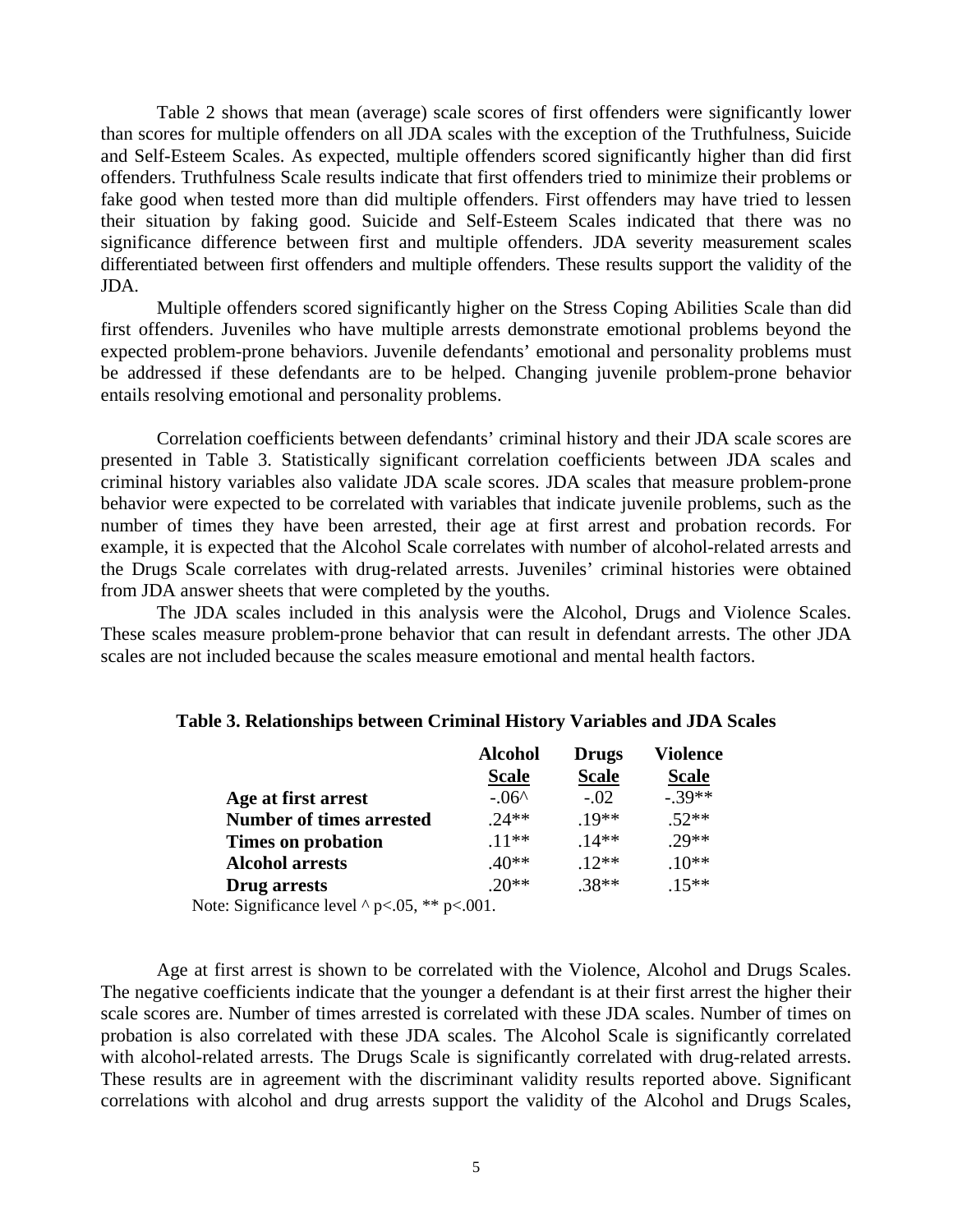respectively. The magnitude of the correlation coefficients are moderate and suggest that criminal history variables alone do not predict defendant problems. JDA scales, that measure problem-prone behaviors, are needed for accurate prediction of juvenile defendant problems.

Predictive validity results for the correct identification of problem behavior (violence tendencies, drinking and drug abuse problems) are presented in Table 4. Table 4 shows the percentages of juveniles who had or admitted to having problems and who scored in the problem risk range. For the Alcohol and Drugs Scales criteria, problem behavior meant the youth had alcohol or drug treatment. For the Violence Scale criterion the juvenile admitted being a violent person. In these analyses scale scores in the Low risk range (zero to 39<sup>th</sup> percentile) represent "no problem," whereas, scores in the Problem and Severe Problem risk ranges (70<sup>th</sup> percentile and higher) represent alcohol, drugs and violence problems.

The Alcohol Scale is very accurate in identifying juveniles who have alcohol problems. There were 92 juveniles who had been in alcohol treatment and these youths were classified as problem drinkers. All 92 youths, or 100 percent, had Alcohol Scale scores at or above the 70th percentile. The Alcohol Scale correctly identified all of the juvenile defendants categorized as problem drinkers. This result validates the Alcohol Scale. It is likely that some juveniles have alcohol problems but have not been in treatment. For these individuals scoring at or above the  $70<sup>th</sup>$ percentile on the Alcohol Scale alcohol treatment is recommended.

The Drugs Scale was also very accurate in identifying juveniles who have drug problems. There were 188 juvenile defendants who had been in drug treatment, 182 defendants, or 96.8 percent, had Drugs Scale scores at or above the 70<sup>th</sup> percentile. This result strongly substantiates the accuracy of the JDA Drugs Scale.

| Table 4. Predictive Validity of the JDA |  |  |  |
|-----------------------------------------|--|--|--|
|-----------------------------------------|--|--|--|

| JDA.         | <b>Correct Identification of</b> |  |  |
|--------------|----------------------------------|--|--|
| <b>Scale</b> | <b>Problem Behavior</b>          |  |  |
| Alcohol      | 100\%                            |  |  |
| Drugs        | 96.8%                            |  |  |
| Violence     | 99.5%                            |  |  |

The Violence Scale accurately identified juvenile defendants (99.5%) who admitted violence problems. Youths who admitted being a violent person scored in the problem range. The direct admission of a violence problem validates the Violence Scale. The Alcohol and Drugs Scale accurately identified juvenile defendants who had alcohol and drug problems. These results strongly support the validity of the JDA Violence, Alcohol and Drugs Scales. The other JDA scales were not included in these analyses because of a lack of direct admission or other criterion measure within the JDA database.

JDA risk range percentile accuracy is presented in Table 5. Risk range percentile scores are derived from scoring equations based on juveniles' pattern of responding to scale items and criminal history, when applicable. There are four risk range categories: Low Risk (zero to 39<sup>th</sup>) percentile), Medium Risk (40 to  $69<sup>th</sup>$  percentile), Problem Risk (70 to  $89<sup>th</sup>$  percentile) and Severe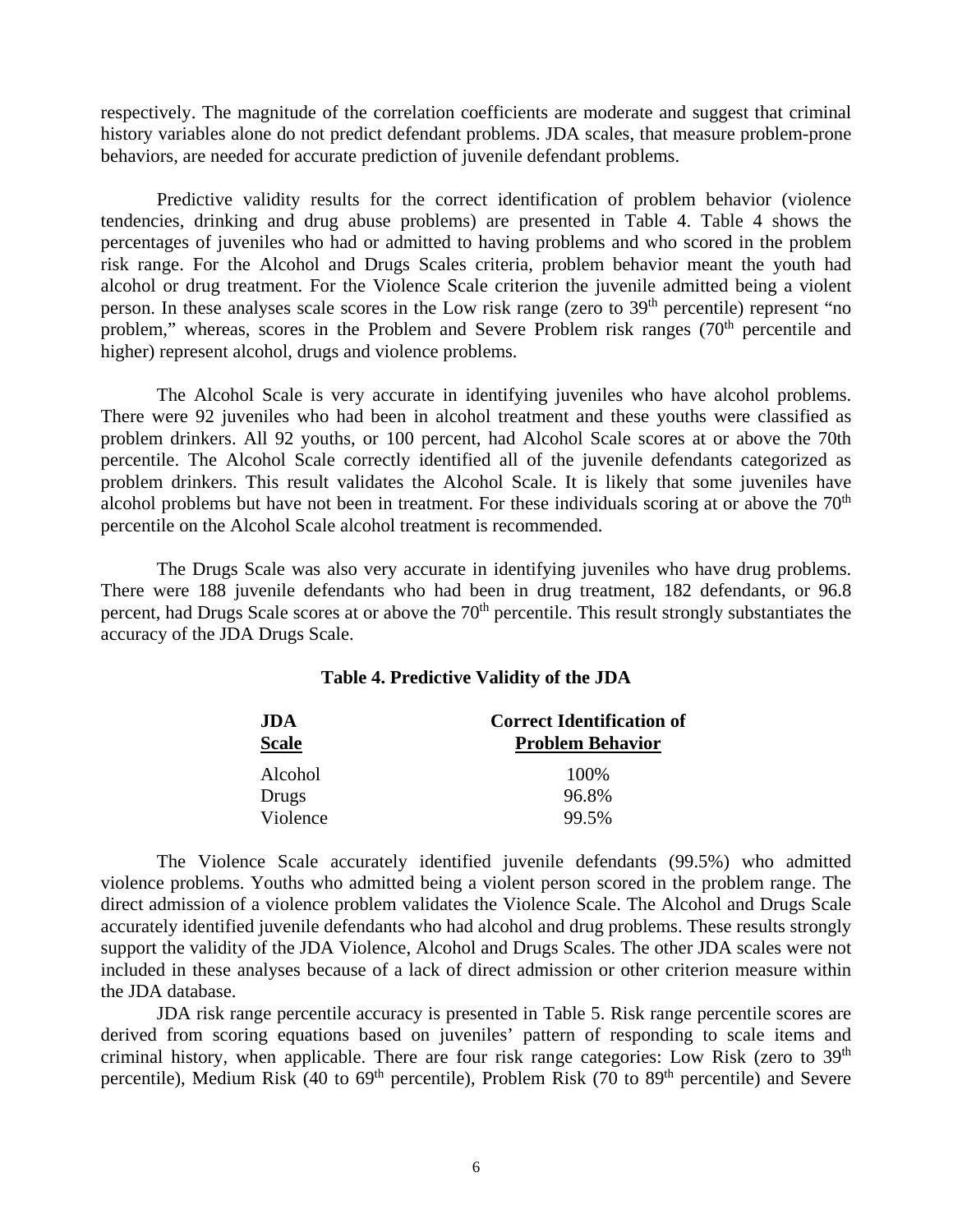Problem or Maximum Risk (90 to 100<sup>th</sup> percentile). Risk range percentile scores represent degree of severity. The higher the percentile score is the higher the severity of the juvenile's problems.

Analysis of the accuracy of JDA risk range percentile scores involved comparing the juvenile's obtained risk range percentile scores to predicted risk range percentages as defined above. The percentages of juveniles expected to fall into each risk range are: Low Risk (**39%**), Medium Risk (**30%**), Problem Risk (**20%**) and Severe Problem or Maximum Risk (**11%**). These percentages are shown in parentheses in the top row of Table 5. The actual percentage of youths falling in each of the four risk ranges, based on their risk range percentile scores, was compared to these predicted percentages. The differences between predicted and obtained are shown in parentheses.

| <b>Scale</b>         | <b>Low Risk</b> |       | <b>Medium Risk</b> |       | <b>Problem Risk</b> |                 | <b>Severe Problem</b> |       |
|----------------------|-----------------|-------|--------------------|-------|---------------------|-----------------|-----------------------|-------|
|                      | (39% Predicted) |       | (30% Predicted)    |       | (20% Predicted)     | (11% Predicted) |                       |       |
| <b>Truthfulness</b>  | 39.5            | (0.5) | 31.3               | (1.3) | 19.6                | (0.4)           | 9.6                   | (1.4) |
| <b>Suicide</b>       | 39.8            | (0.8) | 29.7               | (0.3) | 20.0                | (0.0)           | 10.5                  | (0.5) |
| <b>Resistance</b>    | 38.5            | (0.5) | 30.4               | (0.4) | 20.2                | (0.2)           | 10.9                  | (0.1) |
| <b>Self-Esteem</b>   | 40.0            | (1.0) | 29.2               | (0.8) | 20.3                | (0.3)           | 10.5                  | (0.5) |
| <b>Violence</b>      | 38.1            | (0.9) | 30.8               | (0.8) | 20.4                | (0.4)           | 10.7                  | (0.3) |
| <b>Alcohol</b>       | 39.6            | (0.6) | 29.5               | (0.5) | 20.1                | (0.1)           | 10.8                  | (0.2) |
| <b>Drugs</b>         | 38.5            | (0.5) | 29.8               | (0.2) | 20.9                | (0.9)           | 10.8                  | (0.2) |
| <b>Distress</b>      | 37.9            | (1.1) | 30.8               | (0.8) | 20.9                | (0.9)           | 10.4                  | (0.6) |
| <b>Stress Coping</b> | 38.9            | (0.1) | 30.1               | (0.1) | 20.0                | (0.0)           | 11.0                  | (0.0) |

**Table 5. Accuracy of JDA Risk Range Percentile Scores**

As shown in Table 5, JDA scale scores are very accurate. The objectively obtained percentages of participants falling in each risk range are very close to the expected percentages for each risk category. All of the obtained risk range percentages were within 1.4 percentage points of the expected percentages and most (33 of the 36) were within 1.0 percentage points. These results demonstrate that the JDA scale scores accurately classify juvenile defendant risk.

Obtained percentages set risk range cut-off scores. Scores associated with the  $39<sup>th</sup>$ ,  $69<sup>th</sup>$  and 89<sup>th</sup> cumulative percentile separate defendants into the four risk ranges. This method standardizes scoring procedures in the JDA. These results show that JDA risk range percentile scores accurately classify defendant risk.

### **Conclusion**

This study demonstrates that accurate juvenile defendant assessment is achieved with the Juvenile Disposition Assessment (JDA). Results corroborate and support the JDA as an accurate assessment or screening test for juvenile defendants. The JDA accurately measures juvenile risk of violence (lethality), substance (alcohol and drugs) abuse, resistance behavior, emotional and mental health problems. In short, the JDA provides a wealth of information concerning juveniles' adjustment and problems that contributes to understanding the juvenile defendants.

Reliability results demonstrated that all nine JDA scales are highly reliable. Reliability is necessary in juvenile defendant assessment or screening tests for accurate measurement of juvenile risk.